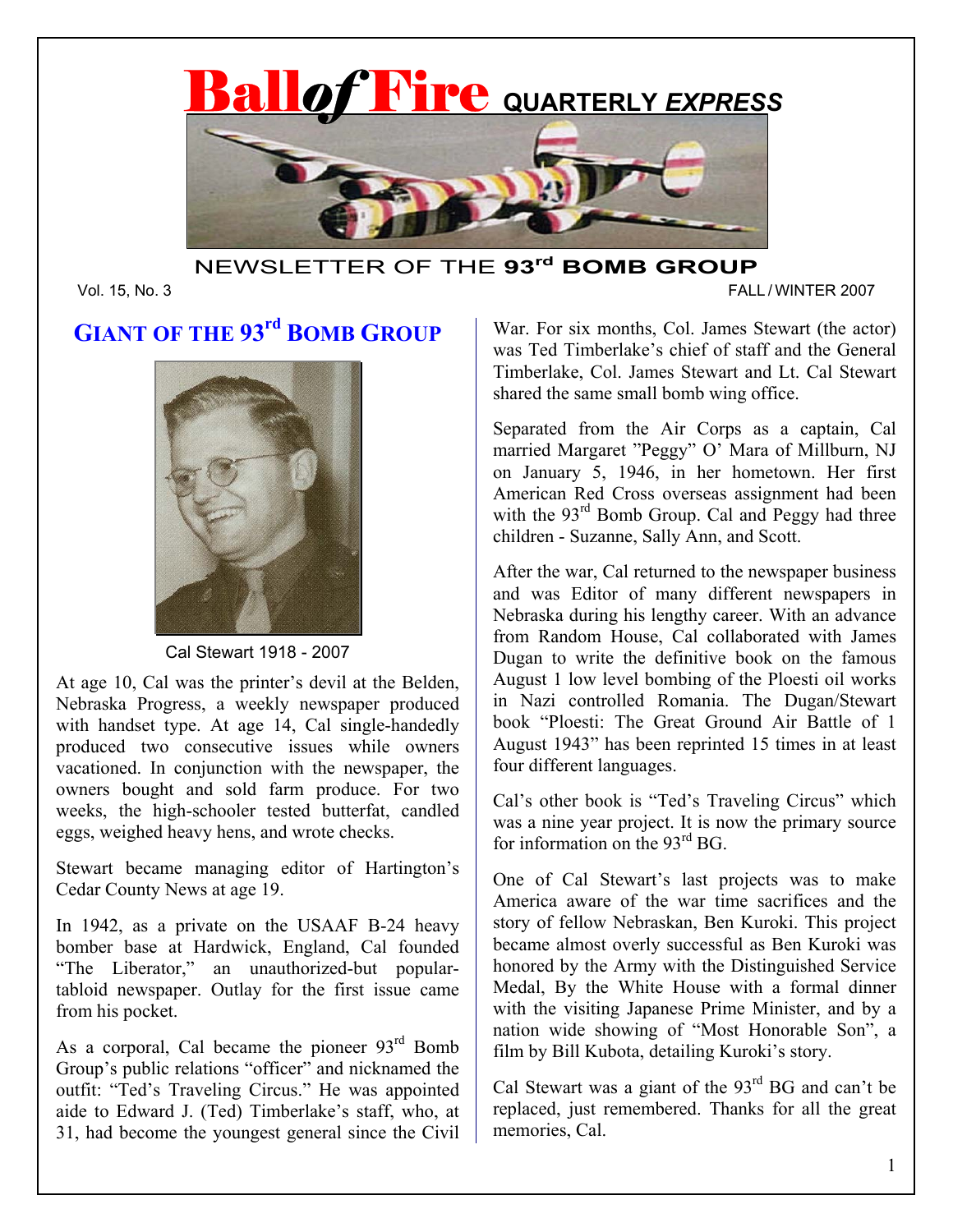## PACKY ROCHE BURIED WITH FULL MILITARY HONORS IN ARLINGTON NATIONAL CEMETERY

John (Packy) Roche, who survived being shot down twice and was one of the original  $93<sup>rd</sup>$  BG pilots, passed away last November. After the war, Packy stayed with the Air Force and retired in 1970. His career paralleled that of the Air Force itself. He flew on the historic Ploesti raid of August 1 1943, was recruited to join the Manhattan Project and later participated in the nuclear tests at Bikini Atoll. He worked at the Pentagon and commanded many airbases during his distinguished career. Packy, along with his wife, Pat and family, was a regular at our  $93<sup>rd</sup>$  BG reunions. He was a great guy with a beautiful family. Packy, we're going to miss you.

**FOLDED WINGS**

Paul O. Bergman Thomas A. Sullivan Bob Tredway Packy Roche Harry Gruener Joseph Bisson Cal Stewart Phil Golden Arthur J. Quinn Donald Lance

## **93rd BG OFFICERS**

**FERNLEY SMITH** (President) *fernleybud@laguna.com.mx* 

**CAL DAVIDSON** (Treasurer) *K8QGC@aol.com* 

**CHARLIE SILL** (2<sup>nd</sup> ADA Rep., Webmaster) *Chrss12@clearwire.net* 

> **JOE DURAN** (Executive Treasurer) *dogpatchraider@msn.com*

> > **PAUL LEVINE** (Secretary) *omahadd@sbcglobal.com*

**DON MORRISON** (Historian) *doniac1967@sbcglobal.net* 

**PAUL STEICHEN** (Executive VP) *paulsteichen@comcast.net* 

## **EDITOR'S NOTE**

Due to some untimely health problems (are there timely health problems?) I fell behind in getting many of the Letters to the Editor published. So, this issue is devoted mainly to letters. Many great articles that I have will need to wait for the next issue. Should be out in March.  $\sim$  *Paul* 

## **LETTERS TO THE EDITOR**

Dear Paul,

A month ago I had the pleasure of attending the world premiere of Ben Kuroki's film, Most Honorable Son. Exactly 65 years ago, Ben Kuroki joined Jake Epting's crew on the *Red Ass ,* and I was navigator on that crew. Ben and I flew18 missions together on the Red Ass and Tupelo Lass including the low level to Ploesti, which was my  $25<sup>th</sup>$  and last mission. It was Ben's  $24<sup>th</sup>$  mission.

At the World premiere, we were surprised and honored by an introduction to the film by Tom Brokaw.

I want to thank Bill Kubota for this great film. Bill started this documentary 9 years ago when he brought his camera and crew to El Paso, Texas to film an interview with me. Mr. Kubota worked

tirelessly and at great personal expense traveling from coast to coast to interview all living crew members and others, including our squadron CO, Col. K.O. Dessert.

Mr. Kubota, thanks for a job well done.

Edward E Weir Lt. Col. USAF Retired colweir2@aol.com

Paul,

Keep up the good work. Looking forward to next issue of" Ball of Fire" as stated in past issue, with story, " Lew Brown and his B-24". My uncle was on the plane with Lew and crew.

Thanks again, Lee Wildermuth 581 W. Front St Logan, OH 43138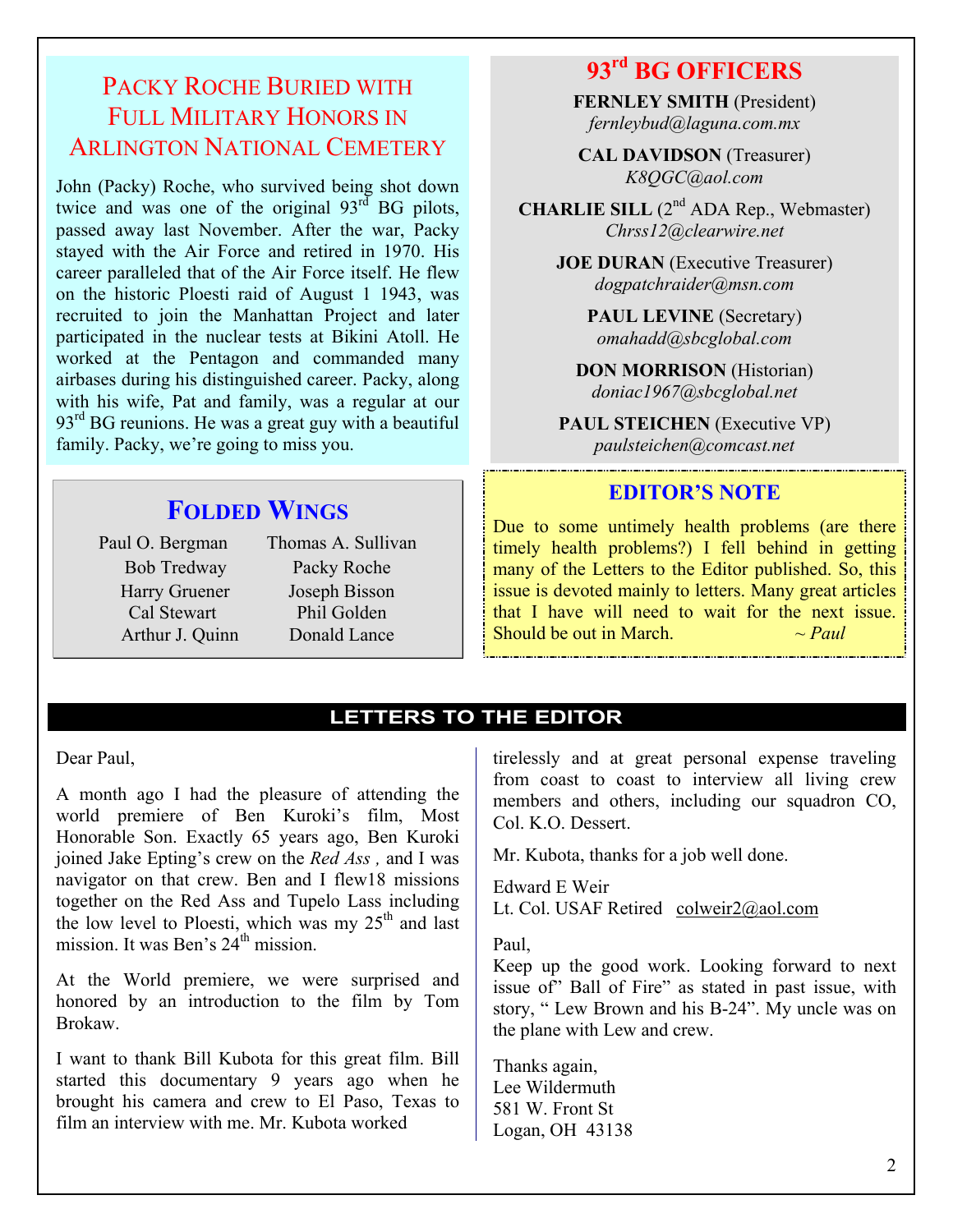## **LETTERS TO THE EDITOR (Continued)**

#### Hello Paul,

Just a note. Sorry you had to leave early, no place like home if you are not feeling well.

Had a great time. Colin showed me the RAF plotting table and infrastructure at Duxford. What a blast!

Big screw up on the Amsterdam short cut home. Cancel my return flight, etc. etc. all kinds of excuses. Left Norwich at noon (7AM flight) and Houston at midnight the next day.

Take care and thanks a lot.

All the Best, Art Magill 26803 Hanna Rd. Conroe, TX 77385

Paul,

Flew the 35 missions with  $409<sup>th</sup>$  squadron  $93<sup>rd</sup>$  BG from Sept '44 till the end of war and flew a plane back to Ft Dix in June '45 with the crew. I was the co-pilot. j

Many experiences but God was with us and we had no one injured.

Vern Harriman 121 Balbach Dr. Buffalo, NY 14225

Hi Paul,

Hope this takes care of '06-'07. Due to family illness in the past year and the losing of my wife recently, I am behind in a lot of ways, but I'm catching up.

Your dad and I corresponded a few times, traded stories about a pilot I went over with and later your dad flew several missions with him. Good fun!

Paul Blateric 1662 So. Utica St. Denver, CO 80219

Dear Paul,

This is to report to the members of the  $93<sup>rd</sup>$  Bomb Group Association and their families that I have established an archives repository with the Mighty Eighth Air Force Heritage Museum for the  $93<sup>rd</sup>$  Bomb Group Association. At their request, I have sent three large boxes of material and a copy of our history book authored by the late Cal Stewart. Following are examples of the material sent:

(1) Ted's Traveling Circus,93rd Bombardment Group(H) USAF 1942-1945

(2) Article by Colonel Rolin Reineck about Major John L. Jerstad's crew having" Jerk's Natural" for their airplane

(3) Paper written by Floyd Mabee about his crew which flew "Shoot Luke" and the pilot was John Murphy

(4) Pamphlet published about Ben Kuroki, written and published by Cal Stewart.

(5) Material about the  $93<sup>rd</sup>$  Bomb Group Association reunions held while Al Asch was President and correspondence generated and received while President.

(6) Numerous photos

I still have a large folder of material about the  $93<sup>rd</sup>$ . It is material Naomi and I generated for guidance to build our 93<sup>rd</sup> BG display.

I recommend this paper be read during the forthcoming reunion. Unfortunately, our health does not permit Naomi and me to attend this one. Also, it should be published in the Ball of Fire. Ms. Vivian Rogers Price of the Museum staff called and told us they were in receipt of the boxes and were very pleased to get the boxes. She implied that they would welcome like material from any member of the 93<sup>rd</sup>. Her telephone number is (912) 748-8888 The Museum address is:

> Mighty 8<sup>th</sup> Air Force Museum **Attn: Vivian Rogers Price**  175 Bourne Avenue Pooler, GA 31322

Paul, please note my change of address. Naomi and I are now living in an assisted living setting near Nashville, Tennessee. Please express our best wishes to everyone.

Sincerely, Al Asch 300 Wheatfield Circle #B207 Brentwood, TN 37064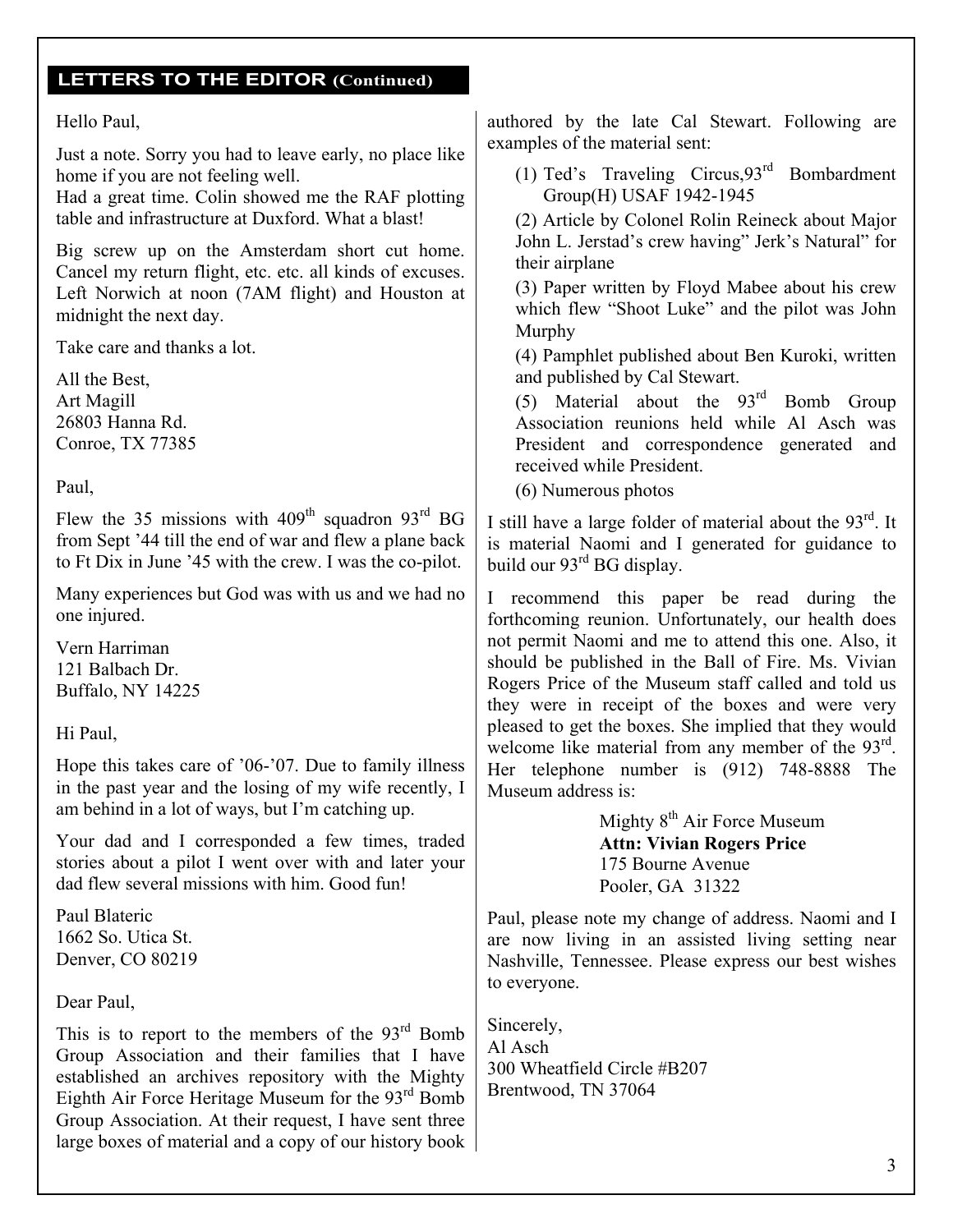Dear Paul and Any of You Vets That are Left,

I received my draft notice on my eighteenth birthday. I was happily working at the Willow Run, Michigan bomber plant building B-24's. I ignored the draft notice for a short and then enlisted in the Army Air Corps after getting a release from my draft board. I reported to Detroit at 9a.m. with many other men (boys, mostly) for an all day physical inspection. Those of us who passed were sworn in about four in the afternoon. Ten hours later we had been taken by the Michigan Central Railroad to a receiving depot near Battle Creek where we were given bunks and left to sleep. About 5a.m. we were aroused and taken into a large depot to take general classification tests. I thought that was a waste of time as I wanted to be an airplane mechanic.

Skipping ahead, I went through basic training and Bombsite and Automatic Flight Control Maintenance School at Lower Field in Denver, Colorado. A one week assignment at a base in Boise, Idaho (where Jimmy Stewart was based as the Operations Officer). I was then shipped to Washington, DC with six other young men for special assignment to the UK to cross train with the Minneapolis Honeywell Automatic Flight Control personnel on the maintenance of the Sperry C5 Automatic Flight Control Equipment. The Sperry equipment was being installed on the B-24's built by the Ford Motor Company at Willow Run, Michigan. I was assigned to the 93<sup>rd</sup> Bomb Group at Hardwick, eleven miles south of Norwich. That did not last long as the Sperry equipment was too fast acting and caused the formations to be scattered during bomb runs. So, I was sent to a large depot at Lythem St. Ann's to be crossed trained on the Sperry equipment. While there I met my wife, Margaret at a USO dance in Manchester and we hit it off immediately. I traveled the two hundred miles from Hardwick to her home in Rochdale, ten miles from Manchester, about every month until we were married on June  $14^{th}$ , 1944.

( I can hear Margaret moving in the house as I write this.) On June  $15<sup>th</sup>$ , we came back to Hardwick and took up abode at the Chipperfield Farm near the village of Harleston, five miles south of the base. I commuted by bicycle whenever I could get away from my duties. Margaret was eventually employed by the Army in our px and we traveled back and forth by bicycle.

There are more stories of various adventures. Like the day we accidentally dropped five one hundred pound practice bombs on five British gardens. I did much flying to test and check the autopilot equipment and was promoted to Staff SGT, as we could not receive flight pay being non crew members.

I am still in contact with Robert Veneck, 2620 Linda St, Bellevue, NE 68147. We have not seen each other since June 15, 1945 but were reunited by mail and email through the Ball of Fire publication.

James Soper 28829 Hatley Farm Rd Albemarle, NC 28001

Paul,

Thanks for getting the DVD to the Memorial Library in Norwich. The librarian sent me a nice thank you note. I hope your group had a good time in Norwich. Several people have contacted me since the mention in the last Ball of Fire. One was from Wilbur Cushing who was in my armament section in the  $93<sup>rd</sup>$  and was transferred to the 491st at the same time I was.

Col. Rollin Reineck was the navigator on the original crew of Jerk's Natural. After completing 25 missions with the 93rd he went on to do another tour with 29's in the Pacific. Barbara Finitzer's husband, John, was in Group Headquarters, keeping records on the combat crews. I was interviewed for the Library of Congress oral history project and gave the interviewer a copy of the DVD. He said I was the first person in all of the interviews he had done to have a video record of their WW2 experience. It will go into the archives of the library. I'm also sending a copy to the Mighty 8th Museum. I hope we can make copies available at the reunion in September.

Best regards, Don Whited *dwhited@peoplepc.com* 

## Hi Paul,

When we were at Duxford on 8 May, I encountered the "Explainer", Ivor Warne, in the American Air Museum who had given me a tour of the B-24 when it was still in the conservation hangar at Duxford. He told me that work is ongoing on the B-24 - a technician is reconditioning the instruments for the cockpit, navigator and bombardier stations. When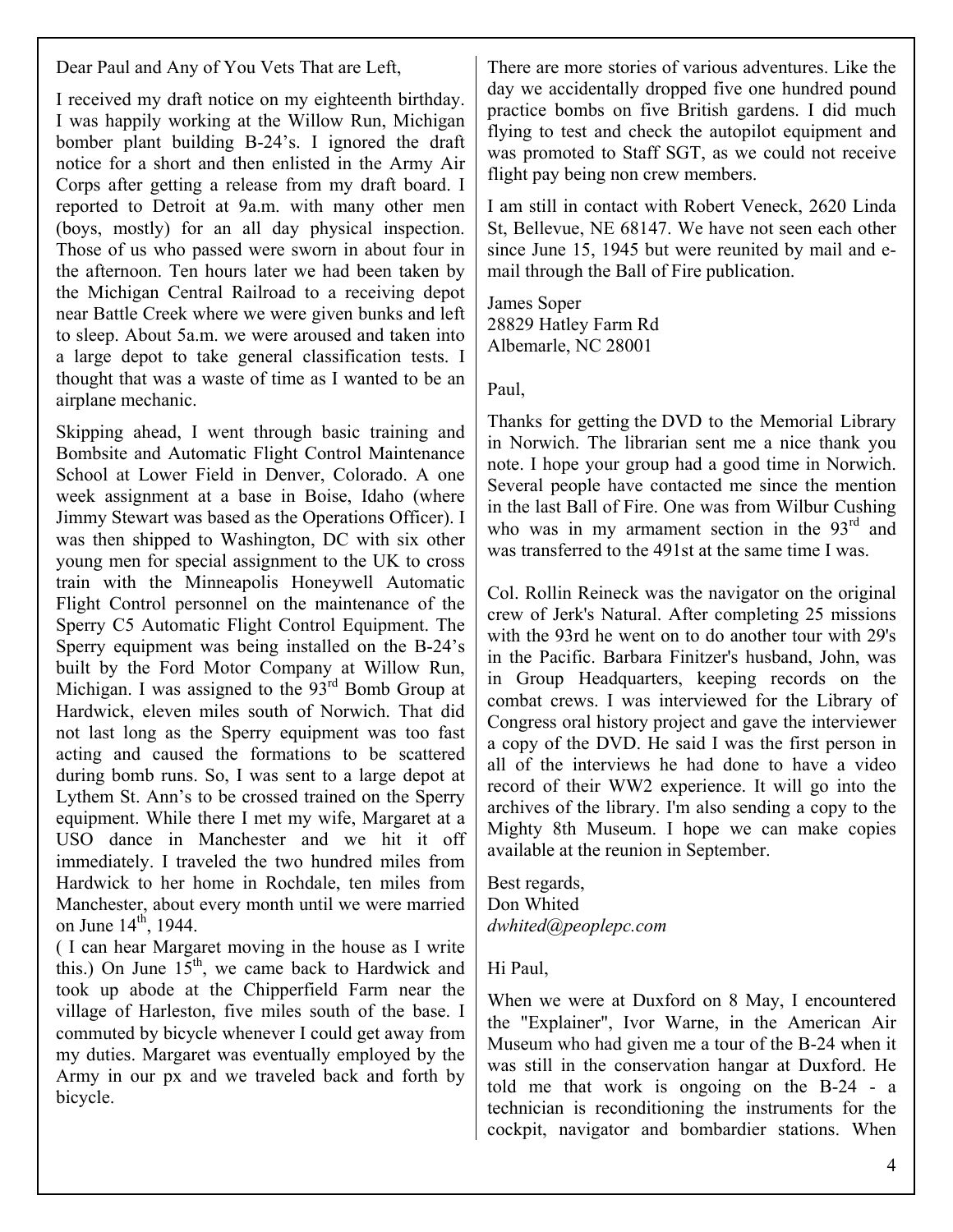they are completed and installed, the Norden bombsight and the Plexiglas and glass in the lower nose will also be installed. The kind of conservation work they do at Duxford is of the highest quality. As an example, they overhauled and preserved the engines and propellers and all of the engine accessories such as starters, generators, oil coolers and the turbo superchargers even though they will never run. He was not sure if they plan to make the bomb bay doors operable to allow viewing of the interior as they haven't done that for any of the other aircraft in the AAM.

Charlie Sill *chrssl2@clearwire.net* 

Hello Paul,

Thought you might like this story about how dad became a flight instructor.  $\sim$  Becky Estes

#### **The Consolidated B24-D (The aircraft I learned to love)**  By Lew Brown

I flew this aircraft for almost three years - 1942, 1943, and 1944.

It began in February of 1942 when I was checked out on the B-24 with, what you might say, was one solo landing with another student pilot. I had a total of 30 hours of observation, co-pilot and pilot training. Following this, I was assigned to the newly activated  $93<sup>rd</sup>$  Bomb Group, 409 Squadron along with a group right out of flight school, just like me.

In our first squadron meeting, Captain Sadalis (sp?) asked how many of us were checked out in the B-24. I was the only one who held up a hand and I might add …rather meekly

With that he said: "OK, Brown, I'll ride with you tomorrow." The next day, after a two hour check ride, he advised me that I would be the squadron instructor. I almost fainted!

I started flying with two fellow pilots, one as a copilot and the other as an observer…..changing them back and forth. After that, I put them in the pilot's seat and began checking them out as first pilots. All this provided me a chance to build up my flying time because I was flying four hours in the morning, four in the afternoon and four hours every other night. This went on for four or five weeks.

From there, I went to Ft. Myers for submarine patrol and more training. And then it was on to England in September of 1942.

Almost a year later, I completed my tour with my second trip to North Africa where I led the  $409<sup>th</sup>$  SO to: "you know where" on Sunday, August 1, 1943. Then it was back to The States, and, of course, instructing again at Wendover Field, Utah and Mt. Home, Utah. I was transferred to the ATC flying back and forth in the Pacific, and, you guessed it……instructing once again.

Lew Brown 220 Clardy St. Malvern, AR 72104

Hello,

I was contacted by the grandson of a former pilot (deceased) that was held at camps, including Wauwilermoos Prison in Switzerland during World War II. After being apprehended during his attempt to escape, the Swiss transferred the individual to the punishment camp for a substantial period of time.

Conditions were found to match circumstances which the Secretary concerned finds to have been comparable to those under which persons have generally been held captive by enemy armed forces during periods of armed conflict.

To be eligible for the POW medal, armed conflicts are defined as World War I, World War II, Korean Conflict, Vietnam Era, and Southwest Asia Conflict.

The Air Force has been denying his requests for 5 years, regardless the track record of the medal. I was fortunate to obtain copies of letters signed by the Secretary of the Air Force; Secretary of the Navy; and Acting Secretary of the Navy authorizing the POW medal to over 200 American airmen held in Russia during WWII, another foreign armed force not hostile to the United States.

According to documents, only 2 out of 200-300 airmen held at Wauwilermoos Prison have been awarded the POW medal.

1. The veteran contacted AF Chief of Staff General Fogleman. The general responded by instructing personnel at Randolph AFB to prepare the ceremony. In 1996, Lt. General Record presented the POW medal.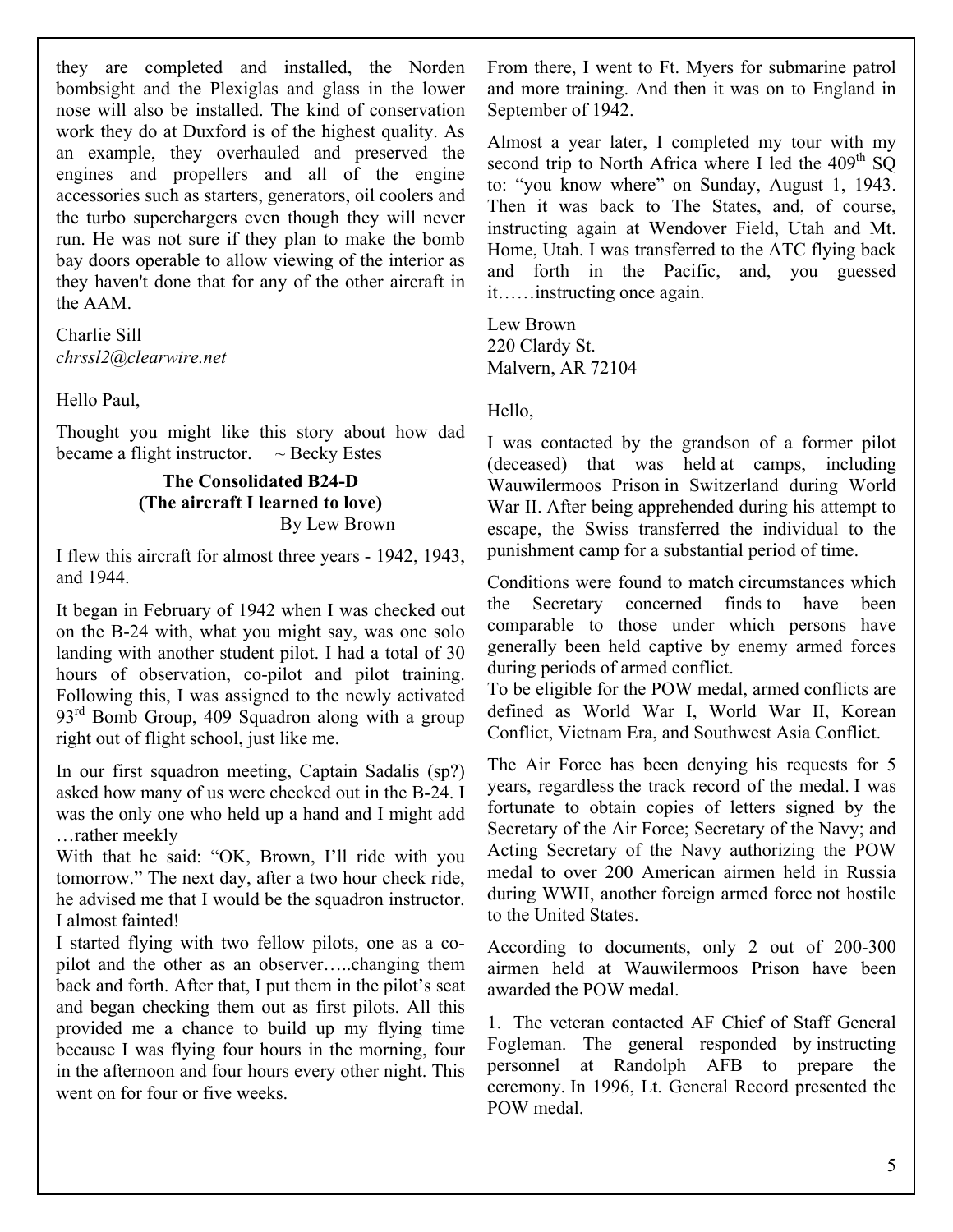| 2. The daughter of a former pilot contacted their U.S.<br>Congressman. For being held at Wauwilermoos<br>Prison, he was awarded the medal, recently.                                                                                                                                                                                                                                                                                                 | Please believe Madam, Sir, with my most sincere<br>respects.                                                                                                                                                                                                                                                                                                                                             |  |  |  |
|------------------------------------------------------------------------------------------------------------------------------------------------------------------------------------------------------------------------------------------------------------------------------------------------------------------------------------------------------------------------------------------------------------------------------------------------------|----------------------------------------------------------------------------------------------------------------------------------------------------------------------------------------------------------------------------------------------------------------------------------------------------------------------------------------------------------------------------------------------------------|--|--|--|
| My research has identified at least 58 bombardment<br>groups that were involved with aircraft that                                                                                                                                                                                                                                                                                                                                                   | <b>Fleury Stephane</b><br>kastell76@aol.com                                                                                                                                                                                                                                                                                                                                                              |  |  |  |
| crashed/landed in Switzerland. Approximately 1500                                                                                                                                                                                                                                                                                                                                                                                                    | Hi,                                                                                                                                                                                                                                                                                                                                                                                                      |  |  |  |
| airmen were held while over 200 were sent to the<br>punishment camp.                                                                                                                                                                                                                                                                                                                                                                                 | Am seeking any available info on my father's service<br>in the 93rd Bombardment Group (B)                                                                                                                                                                                                                                                                                                                |  |  |  |
| Why does such a number of veterans accept such an<br>unbalanced system of recognition? You may respond<br>that many members are deceased or too old to be<br>involved. President Reagan approved the POW medal<br>in 1986. That would make all members younger than<br>what I am today.                                                                                                                                                              | James Harvey Yandle 34643827<br>Gunner on B-24 named Ready Teddy or Reddy Teddy<br>He was from SC. Trained in Texas, Colorado, Idaho,<br>ad Florida<br>Served 7 months active in Europe, 30 missions out of<br>England. late '43 to mid-'44, including D-Day                                                                                                                                             |  |  |  |
| You may believe I am too harsh in my introduction of<br>the subject. As a 22-year retiree of the military, I have<br>discovered too many discrepancies in the system,<br>including statements contained in letters from a Major<br>General, and information shared by former POWs.                                                                                                                                                                   | bombardment of Caen<br>Awarded DFC, Air Medal with 3 oak leaf clusters,<br>presidential citation, and ribbons acknowledging<br>service in 3 major campaigns North Africa, Italy,<br>and Europe, I believe.                                                                                                                                                                                               |  |  |  |
| I would appreciate any action identified what<br>members of the 93rd has attempted in order<br>for those that endured such conditions be awarded the                                                                                                                                                                                                                                                                                                 | I think he mustered out in late summer '45 as staff<br>sergeant, serving at gunnery school at Tyndall Field,<br>Panama City, Fl                                                                                                                                                                                                                                                                          |  |  |  |
| POW medal. Also, an opinion what should be done<br>for those that were not recognized?                                                                                                                                                                                                                                                                                                                                                               | Would very much appreciate ANY info anyone can<br>share on my dad. I was named after his best friend in<br>his crew. First name Paul, from Minnesota, I believe.<br>My dad would also have been considered an old man<br>at the time, as he was 33-34 years old.                                                                                                                                         |  |  |  |
| Finally, I do not claim to be a WWII veteran or a<br>former POW.                                                                                                                                                                                                                                                                                                                                                                                     |                                                                                                                                                                                                                                                                                                                                                                                                          |  |  |  |
| Best Regards,<br>Robert E. Johnson<br>Robersable@aol.com                                                                                                                                                                                                                                                                                                                                                                                             | Thanks in advance for any assistance or recollection,                                                                                                                                                                                                                                                                                                                                                    |  |  |  |
|                                                                                                                                                                                                                                                                                                                                                                                                                                                      | Regards and Thanks,<br>James Paul Yandle                                                                                                                                                                                                                                                                                                                                                                 |  |  |  |
| Good evening, my name is Stephane Fleury.                                                                                                                                                                                                                                                                                                                                                                                                            | paulyandle@bellsouth.net                                                                                                                                                                                                                                                                                                                                                                                 |  |  |  |
| I'm living in Le Havre, France. I'm member of<br>association "the Flowers of the Memory" (les Fleurs de<br>la Mémoire) http://fleursdelamemoire.free.fr/.With<br>this association we are (my friends and I) godfathers<br>of some soldiers in Colleville Cemetery. We flower<br>the graves of these soldiers and we make research to<br>know which they was. I've a friend who has just been<br>godfather of SSgt Eugene J. Mlot, of Wisconsin, 93rd | My father was 1 <sup>st</sup> Lt. James F. Wright and was a<br>member of the 93 <sup>rd</sup> Bombardment Group in 44 and 45.<br>I am in contact with the last remaining crew member,<br>tail gunner, Cliff Collins. He has advised me that their<br>crew was designated a lead crew and as such did not<br>fly every mission during their tour. I would like to<br>find out anything that is available. |  |  |  |
| Bomb Group/Heavy, 28th Bomber Squadron, Army<br>Serial Number: 16060659, K.I.A: 06/24/1944. It is                                                                                                                                                                                                                                                                                                                                                    | He started with the $329th$ but was reassigned after<br>about 6 missions to the lead crew program.                                                                                                                                                                                                                                                                                                       |  |  |  |
| somebody can help me to obtain information of this<br>soldier? It's important for us because we flower their<br>graves but we don't know who was these soldiers                                                                                                                                                                                                                                                                                      | Thank you for any thing you might could add or a<br>source to look for information.                                                                                                                                                                                                                                                                                                                      |  |  |  |
| come to fight for our freedom. We are so grateful<br>towards them.                                                                                                                                                                                                                                                                                                                                                                                   | John F. Wright<br>Wwright9@satx.rr.com                                                                                                                                                                                                                                                                                                                                                                   |  |  |  |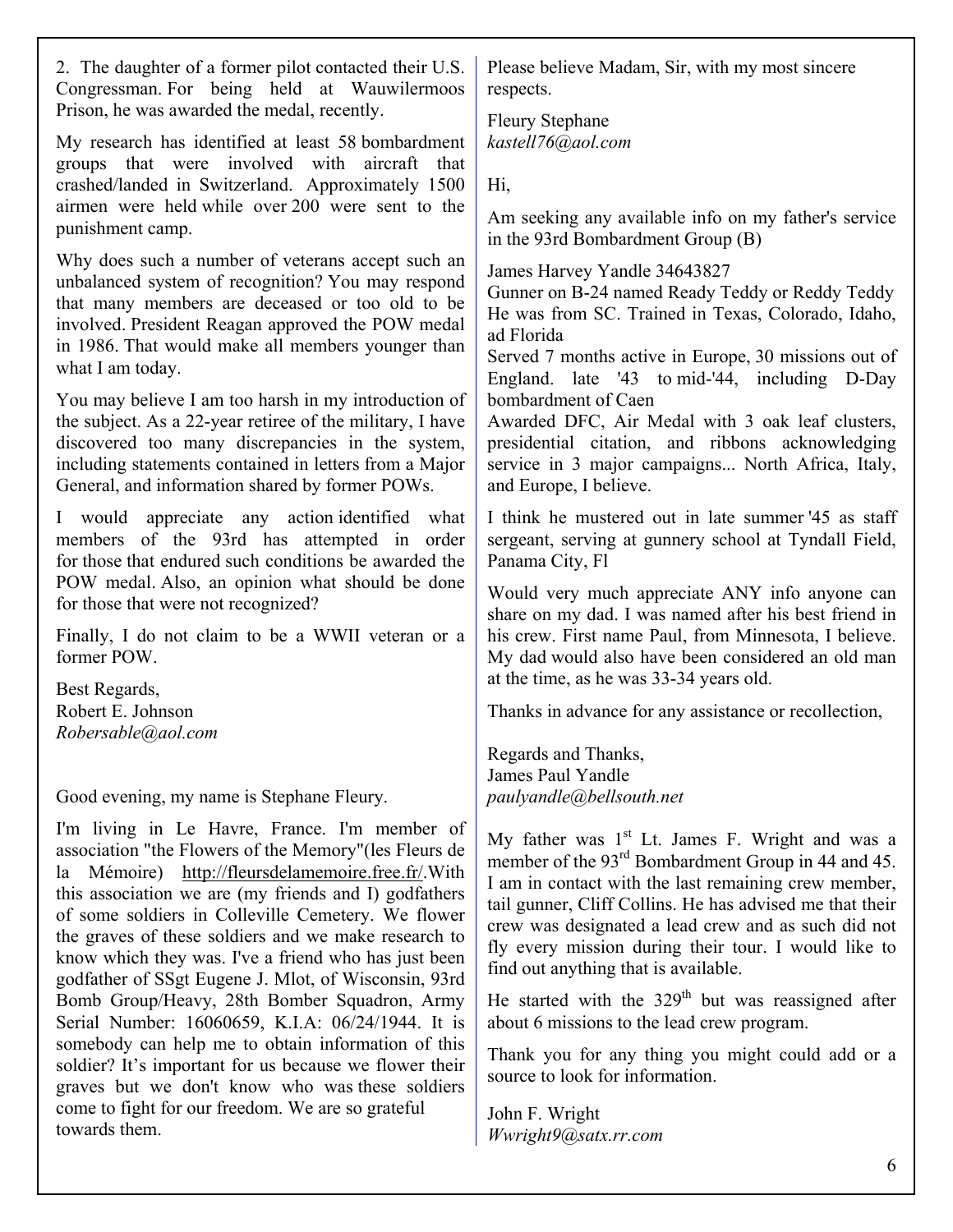We arrived home tonight. The reunion was fabulous. We had a woman who spoke that was in the WASP. That is the Women's Army (?) Pilots. They were the ones who flew the bombers over to Europe during WWII to deliver them to the Bomb Groups. She is 87 years old and has more energy than all of us put together. She gave me her card with her picture on it the way she looked back in 1942. The next time I see you I'll show it to you. She also taught at the gunnery school. She trained in Sweetwater, TX. The train ride was great even though it poured. All in all we had a great time but missed you both.

## Alberta Delguidice *USER4723@aol.com*

## Hi Paul and Marissa!

Hope all is well. When we took the Zephyr Dinner Train, I walked the aisles & polled the vets. How did you get home after discharge? The train was the most common. A few caught a car or a truck or a bus. Hearol Veteto said he caught a plane for the final leg home. But, Sam Harris of Chicago took the honors. He said that he and a buddy hitchhiked from Texas to Chicago.

I don't know if this is newsworthy, just thought I'd pass it on.

Jim Guddal *jguddal@yahoo.com* 

Paul,

Just a short note to let you and others know that my Dad, Paul O. Bergman, died on December 22, 2007. He flew with your dad aboard the Alley Cat. They will be well remembered.

Brent Bergman *brentbergman@dslextreme.com* 

My Dad was Richard B. Ruff. He passed away in June of 2004. I know he served in bomb squadron 409-93 bomb group in the latter part of WW II. I know he flew out of Norwich, England. If you or anyone you know might have any information about his squadron I would appreciate if you would let me know.

Thank You, Walter Ruff *theruffs@scglobal.net*  Paul,

Looking in my check book it occurred to me that I do not remember paying my dues in June. Let me know if I owe and I will send you off a check. Sure sad to hear Packy passed away. He was a great guy and our Sq. CO with the Pathfinders.

Have a great day!

Bill Neumann *Mrnwx7@bellsouth.net* 

Just came across your website and I know my Dad will be real interested in being part of your group. From what I know, my Dad, Joe Hernandez of San Antonio, Texas was part of the 93<sup>rd</sup> Bombardment Group and the 330<sup>th</sup> Bomb Squadron. Just this past Saturday we were visiting and he mentioned that he wished he had more information on his squadron and some info on the base in England where he was stationed, I believe it was Hardwick, England where the base was located. I am going to direct him to the various websites available and my wife and I will be getting him your quarterly newsletter. I am sure he will truly enjoy receiving them. You should be receiving our check for his subscription very soon.

Thank you,

George & Cynthia Hernandez *mrsghernandez@aol.com* or *mmbigdaddyg@aol.com*

## Hi-

My uncle, Albert Cool, was a pilot of the 330th Bomb Squadron of the 93rd Bomb Group. His B-24 went down sometime around June 13, 1944. Do you have any info regarding him?

Thanks, Don Cool *drc1@netscape.com* 

Sir:

I do not believe that I was ever a member of the 93rd BGA. Over the years I have received various magazines and newsletters, but I have not seen the Ball of Fire. I do remember the B-24 and have formed up on it. May I become a member and receive the newsletter by e-mail? I can be reached at *JimChitt@aol.com*. My name and address is as follows: James C. Chittenden, PO Box 1225, Ocean Shores WA. 98569.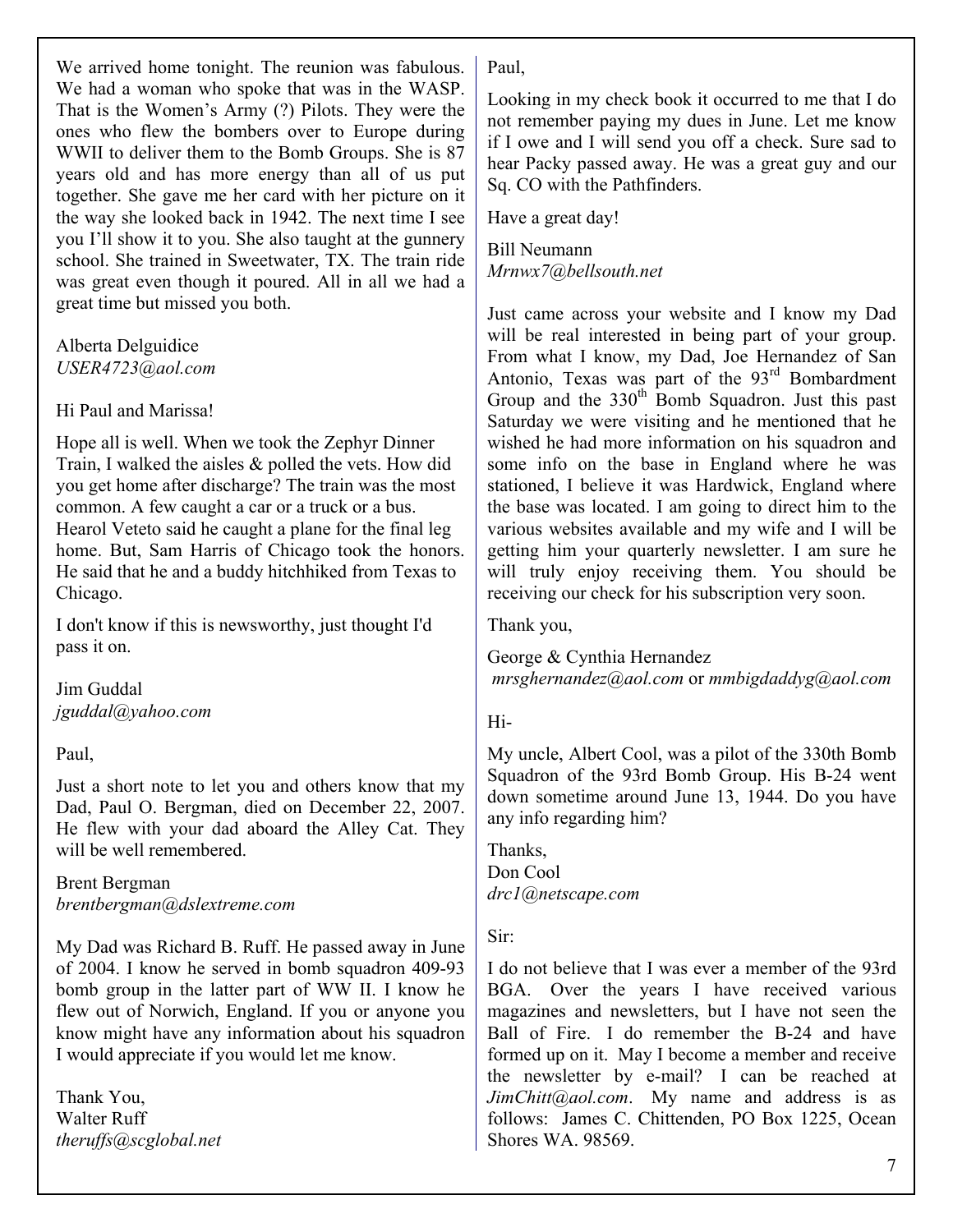I was in the 409th Bomb Sq. as engineer/gunner on Wm. Bryan's crew. Cheers, Jim Chittenden *JimChitt@aol.com*  Sir/Ma'am, My name is Chief Warrant Officer 2 Faine Doyal Jr. I am a US Army Aviator stationed at Fort Hood, TX. My great uncle was LT Faine M Doyal. I have been told that he was shotdown overseas during the WWII. I am searching for any information, pictures, people who knew him, etc. A picture of his crew would be like a piece of gold to me. I have heard only a few stories about him and his unit. I would love to know what some of the missions him and his crew went on etc. Any information or guidance you could provide would be greatly appreciated. Thank you for your time and effort. CW2 Layron F Doyal Jr. Outlaw Troop, 4th Sqd, 3d Armored Cavalry Regiment Fort Hood, Texas 76544 Mr. Steichen, I just received the latest edition of the *Ball of Fire*  which I look forward to when it arrives. I wanted to let you know of my new address: *Scott Ramsey 128 Marin Dr. Panama City, FL 32405*  Also, I am making more copies of my video if anyone would like a copy. I brought it to the last reunion in Savannah, GA last July. It showcases different WWII museums and memorials set to some big band and WWII era songs. I do not accept money for the video only any written stories anyone would like to share with me. If you would like to add this to the next newsletter that would be great. Have a good day, Scott Ramsey (850)276-7324 WWII Interviews *scott@theramseys.org*  Paul, Thank you so much for the newsletter!! It is actually for my Father in-law, Fred Shubeck (1st Lieutenant), who as a pilot flew 33 missions with the 328th Squadron, 93rd Bombardment Group over Germany during WWII. Sincerely, Carol Shubeck *carolshubeck@gmail.com*  I have been researching this bomb group on the internet. My grandfather served in the control tower at Hardwick. He is still living. His name is Montie (M.L.) Guthrie. I would like to try and help him find some old friends that he served with. How do you obtain the newsletter? Are there fees or dues? I have attached a link that has several photos from his photo album. He has a very good one. Thank you for your time. http://www.controltowers.co.uk/H-K/Hardwick\_Monty.htm Tom Guthrie *brianag@centex.net*  My father was with the  $93<sup>rd</sup>$  Bomb Group and flew the Ploesti mission. His name was Robert Moree. His pilot was Capt. Charles Merrill. Their Liberator was "Thar She Blows". Would like to hear from you and get more info on the outfit. Sincerely yours, Desmond E. Moree *dmoree@pw.utc.com*  My name is Veronica Wilmot. I am from Denver, IA. My Dad and I have recently started searching for information about his brother who is MIA from WW II. His brother's name is James V Roberts. He was member of the 93 B.G., 409 B.S. He was a crew member on the A/C - Night Raider and also A/C 41- 24122 Missouri Sue when it went down on April 16, 1943. I was given your name by Michael Sellers. He told me to send you an e-mail to help get us started in our search. I had sent e-mails to the webmaster at the 93rd, but have not heard back as of yet. I was talking to a historian who told me it was too bad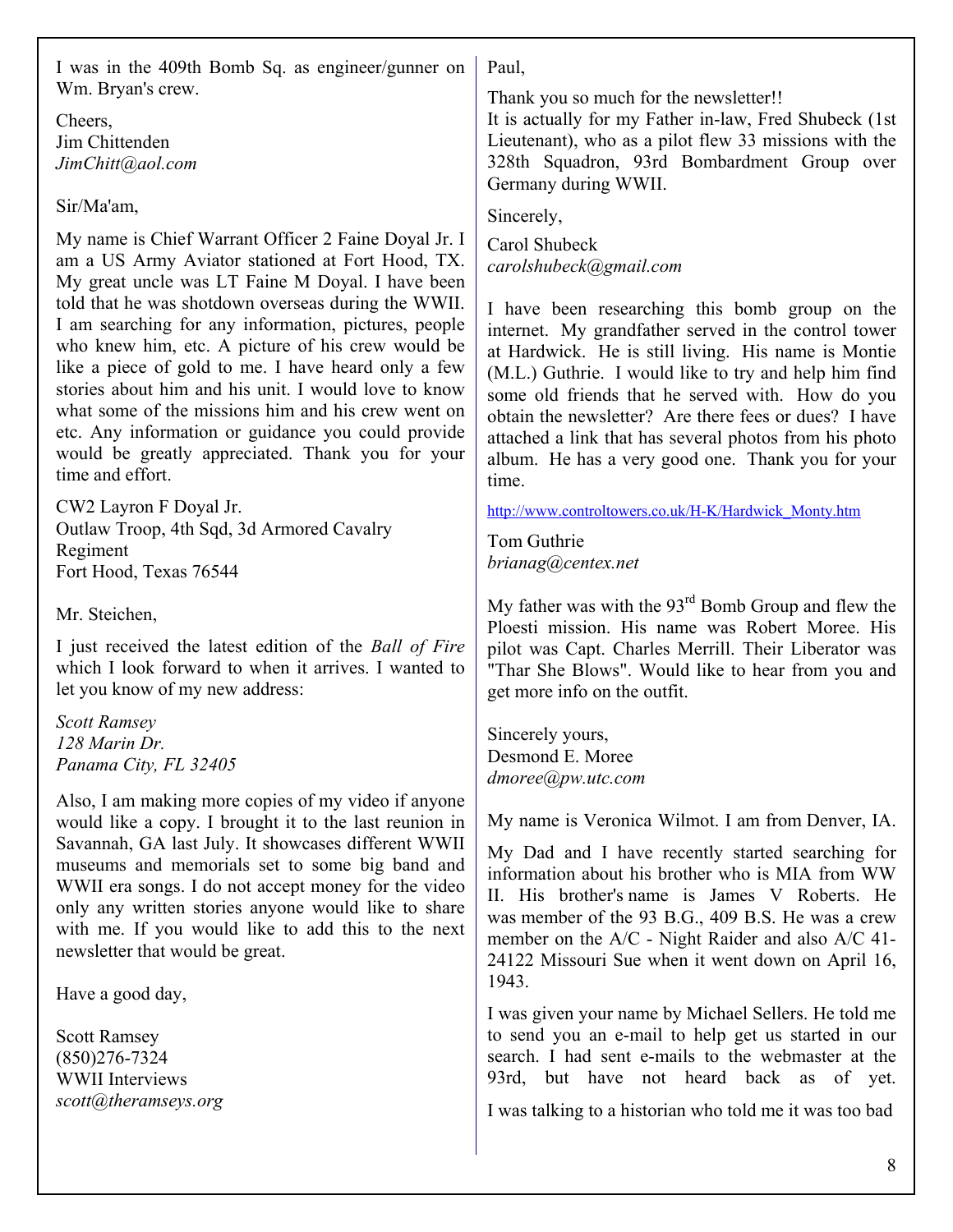we didn't know about the 93rd's reunion, which was recently held in MN.

We have been reading past issues of the Ball of Fire Quarterly Express newsletters. Is there a way to subscribe to the newsletter? I would love to be able to give it as a gift to my Dad.

Thank you in advance for what help you can give us.

Sincerely,

Veronica Wilmot *cwwjr99@aol.com* 

Dear Veronica,

Welcome to the 93<sup>rd</sup> family—we are always delighted to hear from others who are interested in the history and experience of the men who served in the  $93<sup>rd</sup>$ . I've included Paul Steichen and Don Morrison on my reply because they can help you with part of your request. Paul is the President of the 93<sup>rd</sup> and the Editor of the Ball of Fire. He can add you to the email delivery of the BOFQE and tell you how to join the group. Don is our group historian and he will gladly tell you all he knows about your uncle and the planes he flew.

I'm so sorry we didn't discover you before the reunion—there were 29 vets present along with 50-60 family members and descendents. You are so close and could have easily joined us. The next BOFQE will cover some of the highlights I'm sure. The location and date for next year is undecided at this time, but hopefully you can join us. We are certainly eager to welcome new members. Our long range purpose is to keep the memory of the men and their bravery alive for future generations so that their sacrifices will be known and remembered.

My uncle, 1LT Robert L. Marx, was killed in a take off crash in England on Dec 19, 1944. He was a member of the  $409<sup>th</sup>$  as well. He and five others of his crew are buried in the American Military Cemetery in Cambridge England. We have visited the cemetery three times in the last 10 years.

I'd be happy to talk with you if you'd like. Do you mind if I call?

Regards, John Marx *109clearview@verizon.net*  Dear Mr. Steichen,

I have been referred to you by Mr. Cal Davidson and also Mr. Scott Stewart. I am a Ph.D. candidate in American Studies at the University at Buffalo, State University of New York. I am attempting to learn more about Lt. William K. Little, a member of the U.S. Army Air Force. Last year I took a delegation of students to Sinaia, Romania to participate in the ITI/UNESCO Chair of Theatre Workshops of Drama Schools. While I was there I located the Hero's Cemetery in Sinaia. Recently I made inquires in Romania about this cemetery and the American airman, William K. Little. I recently received an email from the Romanian Hero's Memorial Agency in Romania with a photograph showing the memorial to this airman. His information is as follows:

*William K. Little First Lieutenant, U.S. Army Air Forces Service # O-728290 409th Bomber Squadron, 93th Bomber Group, Heavy Aircraft: Honky Tonk Gal, Crew Position: Bombarder Entered the Service from: Tennessee Died: 8-Aug-43 Buried at: Plot E Row 43 Grave 15 Lorraine American Cemetery St. Avold, France Awards: Distinguished Flying Cross, Air Medal, Purple Heart* 

I am planning on preparing a scholarly account of Lt. Little and the mission. I was so shocked to find his former grave and memorial in Sinaia. I felt very sad to think that he was on the other side of the world and forgotten about. I would like others to know about his sacrifice.

Specifically, I am looking for:

1) The MACR form for the Honky Tonk Gal or the aircraft tail number/ serial number so that I can request the MACR.

2) The location of the Sinaia Military Hospital where he was held and where he died.

3) Were the officers separated from the enlisted men and placed in different camps. On the National Archive POW records the Enlisted so as being held at the Sub-Lagarule Timis, Timisul de Jos or Largarule Prizoiniero #2, 13, 14, or 18, Timisul de jos, Romania.

4) Does anyone remember this airman? And could I speak with them? Any suggestions?

5) A crew listing for the Honky Tonk Gal. I have one I put together from the listings at Ploesti.org using the